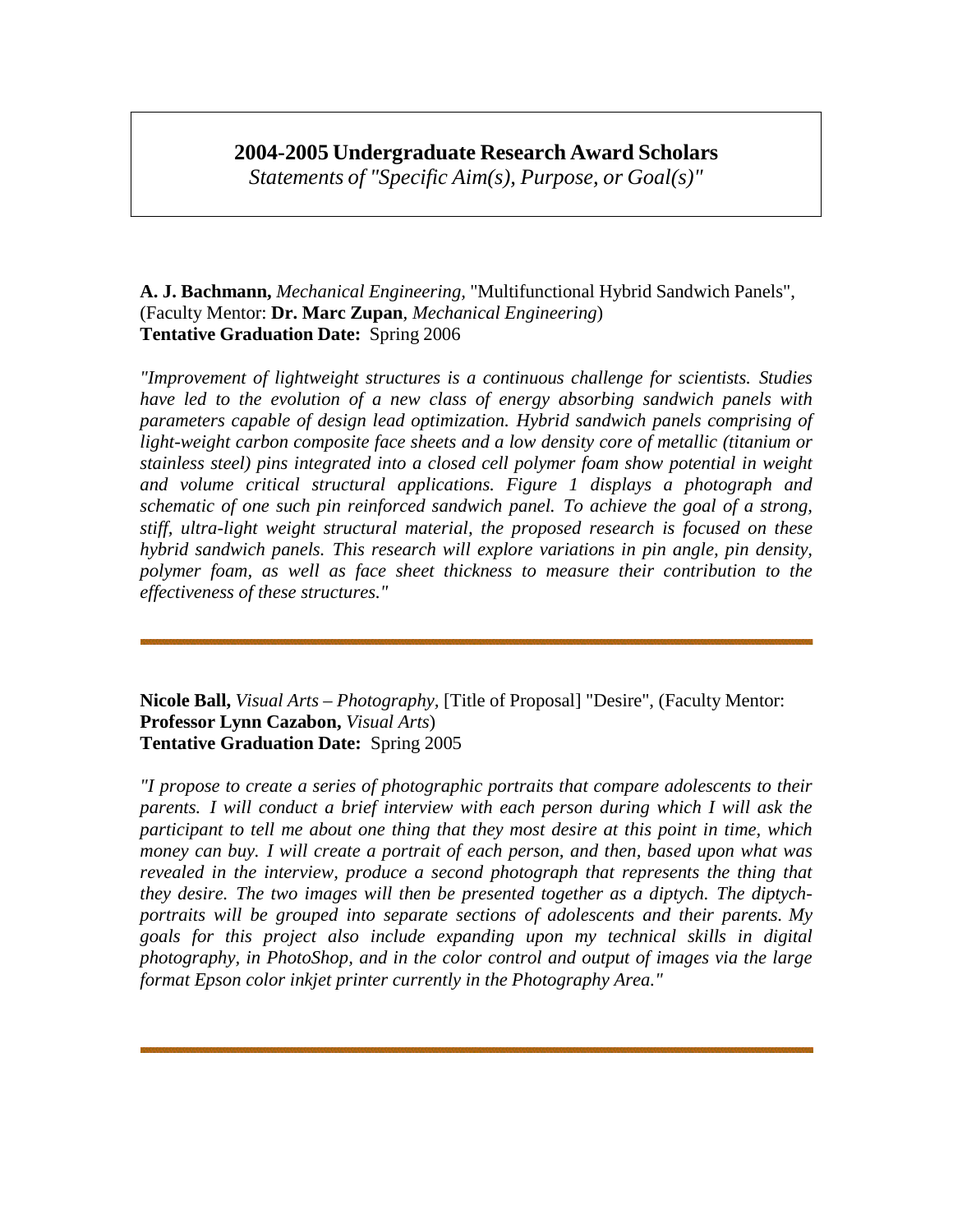**Cindy Claros,** *Art History & Theory,* "The Immigrant Artist: Questions of Identity", (Faculty Mentor: **Professor Preminda Jacob**, *Visual Arts*) **Tentative Graduation Date:** Spring 2005

*"Paradoxically, rapid globalization appears to increase, rather than diminish, the importance of nationality and ethnicity as a significant factor of identity. I would like to examine the complexity of ethnic identity in contemporary society by analyzing the artwork and concerns of two groups of artists in relation to one another. The first group, Mexican-American artists, whose primary residence is in the United States; and the second group, contemporary Mexican artists, whose roots and permanent residence is in Mexico. By shedding insight on the shared concerns as well as mutual misunderstandings between the two groups, this research will, I believe, create a clearer picture of a growing phenomenon, the immigrant artist in the art world.*

*Although some Mexican-American artists, such as Guillermo Gomez-Peña and Judy Baca among others, have gained considerable recognition in the U.S., their work is often praised by some because of its [sic] exotic qualities, and branded by others as 'difficult.' Gomez-Peña's work reflects this "painful dynamic: Mexico-in-the-United States, the* 

*United States-in-Mexico, and us in between" (Gomez-Peña, 1993).*

*On the other hand, to my knowledge, there is a real dearth of comprehensive studies available in the U.S. about the work of contemporary Mexican Artists. This research project will help complete the picture by providing insight on Mexican artists, their artworks, and how they relate to Mexican-Americans residing in the States."*

**James Dorsey IV,** *Music (Voice Performance and Recording),* "Musical Album Production to Provoke Discussion of Social Marginalism, Stereotypism, and Prejudice", (Faculty Mentor: **Professor William Kemp***, Music*) **Tentative Graduation Date:** Spring 2005

*"I am striving to be a recording artist, producer, teacher of voice, and promoter of social reform. As a child I was ridiculed and discriminated against for having so many differences from the predominating black stereotypes. These experiences have provoked a desire in me to use my life to affect change for mocked individuals. I have been engaged in the campus of UMBC, trying to plan events that help students feel self-worth and community inclusion, particularly with Welcome Week, Reaching IN, and Intervarsity Christian Fellowship. I seek to unify my social efforts with my musical background by producing an album that will provoke discussion of the social marginalism, stereotypism, and prejudice that affects personal wellness and identity. The music for the album will be an accessible, mainstream form designed to engage a large listening community. I will compose, perform, and record all of the music for the album with the guidance of my faculty mentor. Among others, I plan to specifically target my peers and younger audiences with the intent that the issues the project will raise will affect the development of these individuals as they approach adulthood. Having written at least 40 songs (musical and/or lyrical), this project will help me grow in my skills as a*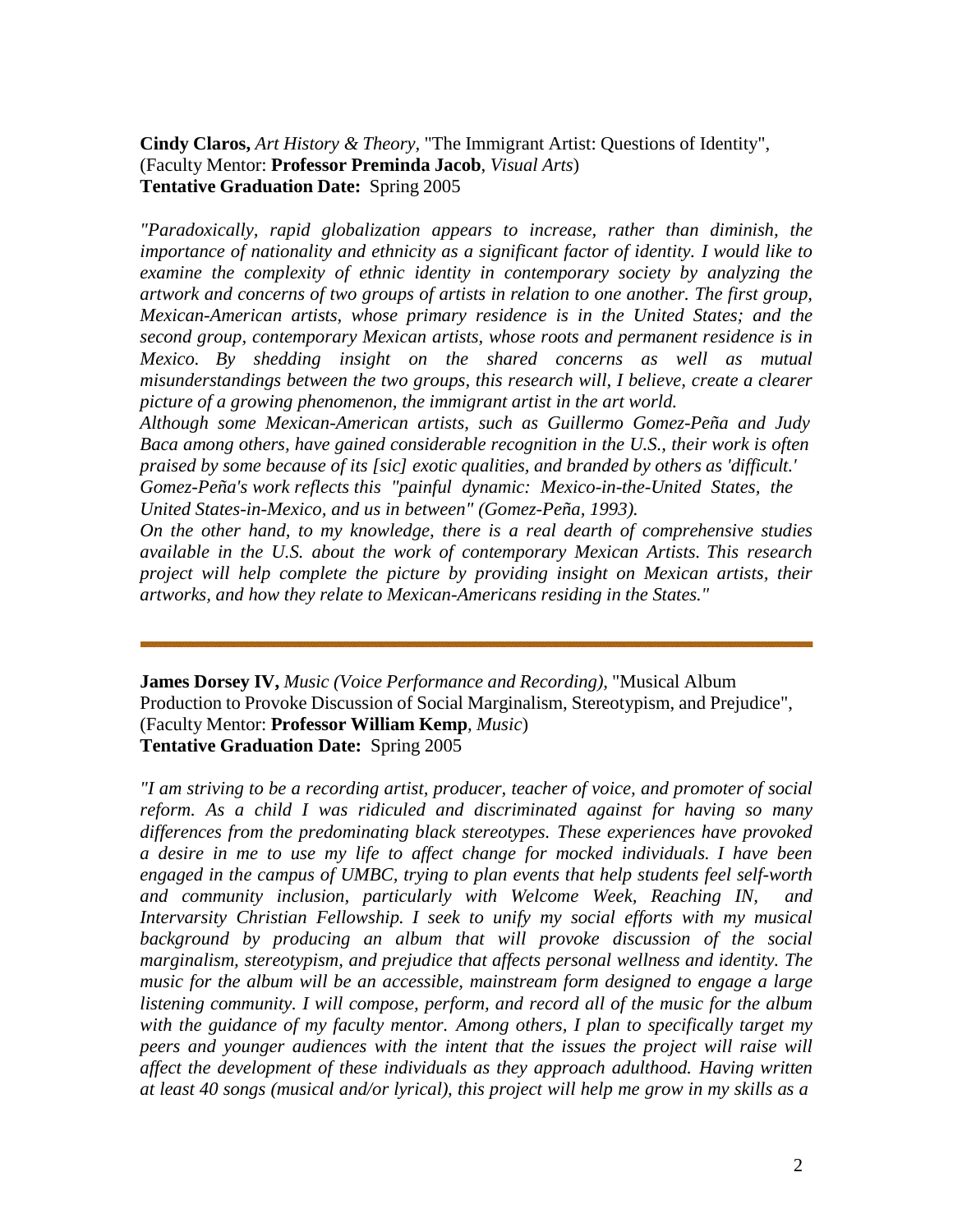*singer, producer, and collaborator as well as broaden my investment in social issues and ability to communicate the need for change to large communities."*

## **Steven E.Ellis,** *Mathematics,* "Parallel Variable Distribution in Proximal Bundle Methods", (Faculty Mentor: **Professor Madhu V. Nayakkankuppam***, Mathematics & Statistics*)

**Tentative Graduation Date:** Spring 2006

*"This project aims to devise and analyze new algorithms for minimizing convex functions. We propose to incorporate into the* proximal bundle method *(a classical method for minimizing nondifferentiable convex functions) the notion of* parallel variable distribution, *a technique which attempts to solve an optimization problem faster by breaking it down into smaller ones, which could be solved in parallel. Designing such a parallel variant of the proximal bundle method is nontrivial; the principal difficulty is that the convergence theory of algorithms based on parallel variable distribution require strong smoothness assumptions on the function being minimized, whereas convex functions are typically nonsmooth. The main goal of this project is to prove global convergence of such an algorithm using techniques from convex optimization."*

**Christina (Christie) M. Finn,** *Music - Vocal Performance Concentration,* "A New Approach to Opera", (Faculty Mentor: **Professor David Smith,** *Music*) **Tentative Graduation Date:** Spring 2007

*"With the Undergraduate Research Award, I plan on conducting my personal investigation in the field of vocal studies, with a focus on classical opera. While participating in a highly-acclaimed program at either the International Institute of Vocal Arts (IIVA) in Chiari, Italy or the Heifetz International Music Institute in Wolfeboro, New Hampshire, I will receive top-notch instruction from the best vocal instructors and performers in the world, stretch and discover my own vocal abilities, study languages, and research opera, bringing new interpretations to an archaic genre of musical theatre. With the skills that I learn, I plan on helping restart the opera workshop program at UMBC and bring back the aesthetic and musical joy of opera to this academic community."*

**Corey Fleischer,** *Mechanical Engineering,* "Microarchitectured Egg-Box Cores for Sandwich Panels", (Faculty Mentor: **Dr. Marc Zupan***, Mechanical Engineering*) **Tentative Graduation Date:** Spring 2005

*"The goal of the proposed research is to experimentally study mechanical properties of microarchitectured egg-box sandwich panels. Egg-box panels will be tested under a variety of loading conditions to measure both the in-plane and out of plane elastic and plastic deformation response. Material selection charts will then be used to arrive at new weight efficient core structures with low cost manufacturing and practical industrial*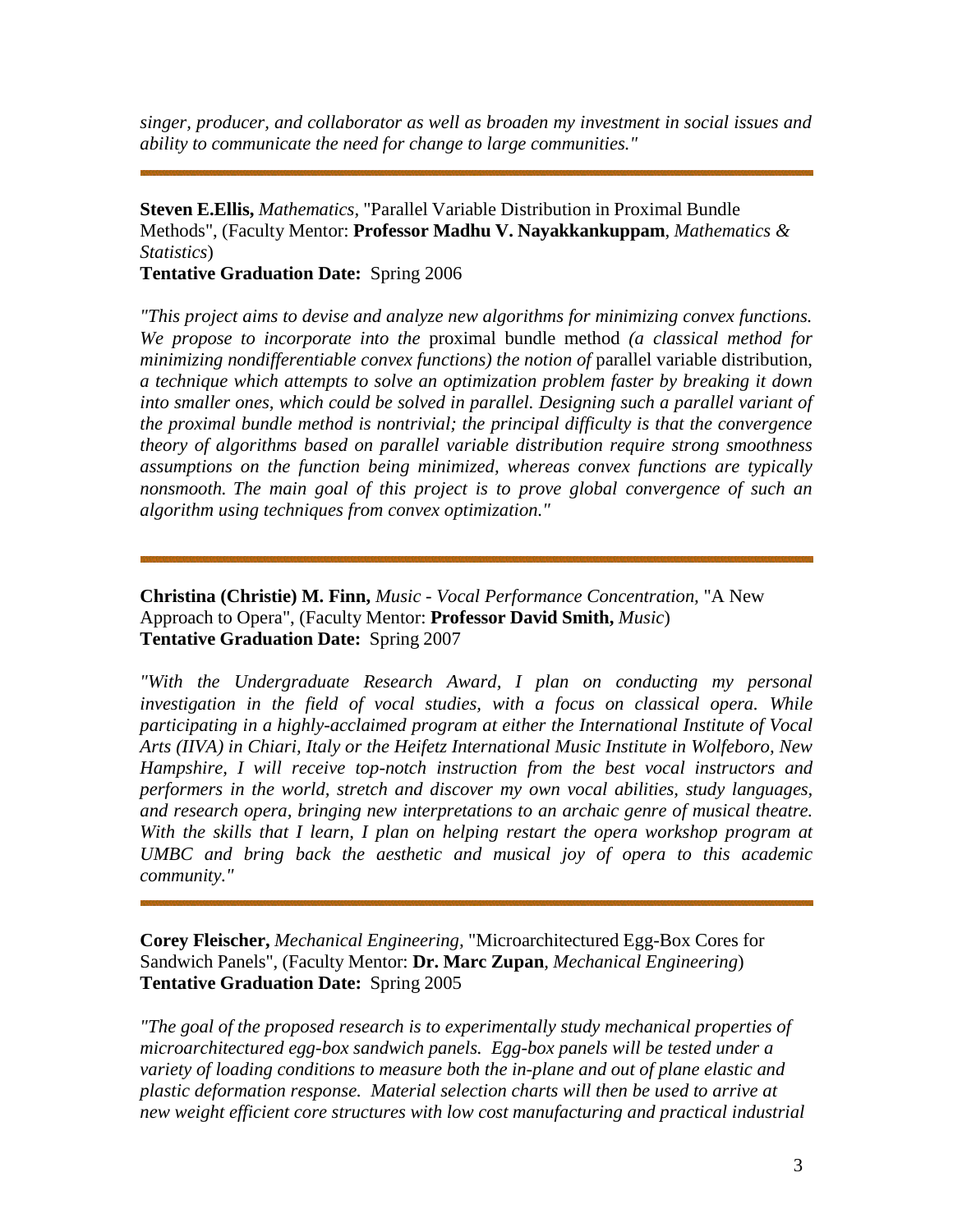*uses."*

**Lawrence Akebe Fomundam,** *CMPE/Mathematics & Statistics,* "Modeling Uncertainty in Optical Communications Systems", (Faculty Mentor: **Dr. John Zweck***, Mathematics & Statistics*) **Tentative Graduation Date:** Fall 2005

*"The purpose of my project is to use mathematical modeling and statistics to investigate data transmission in optical fiber communications systems. This project will determine the feasibility of a future experiment at UMBC that will be designed to measure how well such a system transports binary data in the presence of polarization effects that can degrade the quality of the signal. In these systems the probability that a transmitted ZERO is received as a ONE, or vice versa, is extremely small. The purpose of the experiment is to develop a new technique to accurately measure the probability of these very rare errors. Specifically, the idea is to precisely control the way the light travels through the system, so as to artificially increase the probability that a bit will be in error at the receiver, and then use statistical techniques to infer the true probability of error. The purpose of my project is to use numerical simulations to evaluate how much uncertainties in the experimental measurement of the state of the light affect the accuracy of the final result. If I conclude that the experiment is not feasible, other researchers will avoid wasting resources in further pursuit of the problem. If, on the other hand, my conclusion is that the experiment should be feasible, my research will help to evaluate the accuracy of the experimental technique."*

**Hadi Gharabaghi,** *Art History & Theory,* "'Where Is the Friend's House?': Postmodernism, Immigration experience and Iranian identity", (Faculty Mentor: **Professor Preminda Jacob,** *Visual Arts*) **Tentative Graduation Date:** Spring 2005

*"In this research project I plan to investigate issues of identity that accompany the experience of immigration and cultural shift among Iranians living in the United States. I will survey the postmodern artistic expressions of Iranian immigrants in a variety of media (including film, video, photography, mix media, and installation) that communicate the complexity of cultural adjustment and problems of alienation within American Society.*

*A related objective of my project will be to introduce elements of the formal aesthetics of Iranian artistic expression to the dictionary of American visual arts.*

*I will present my findings in an installation format that includes written text, video, large format photography and mixed media. My project is not going to reflect a passive survey of Persian art but will be a critical study that will enhance my understanding of Iranian culture as well as empower my artistic creativity."*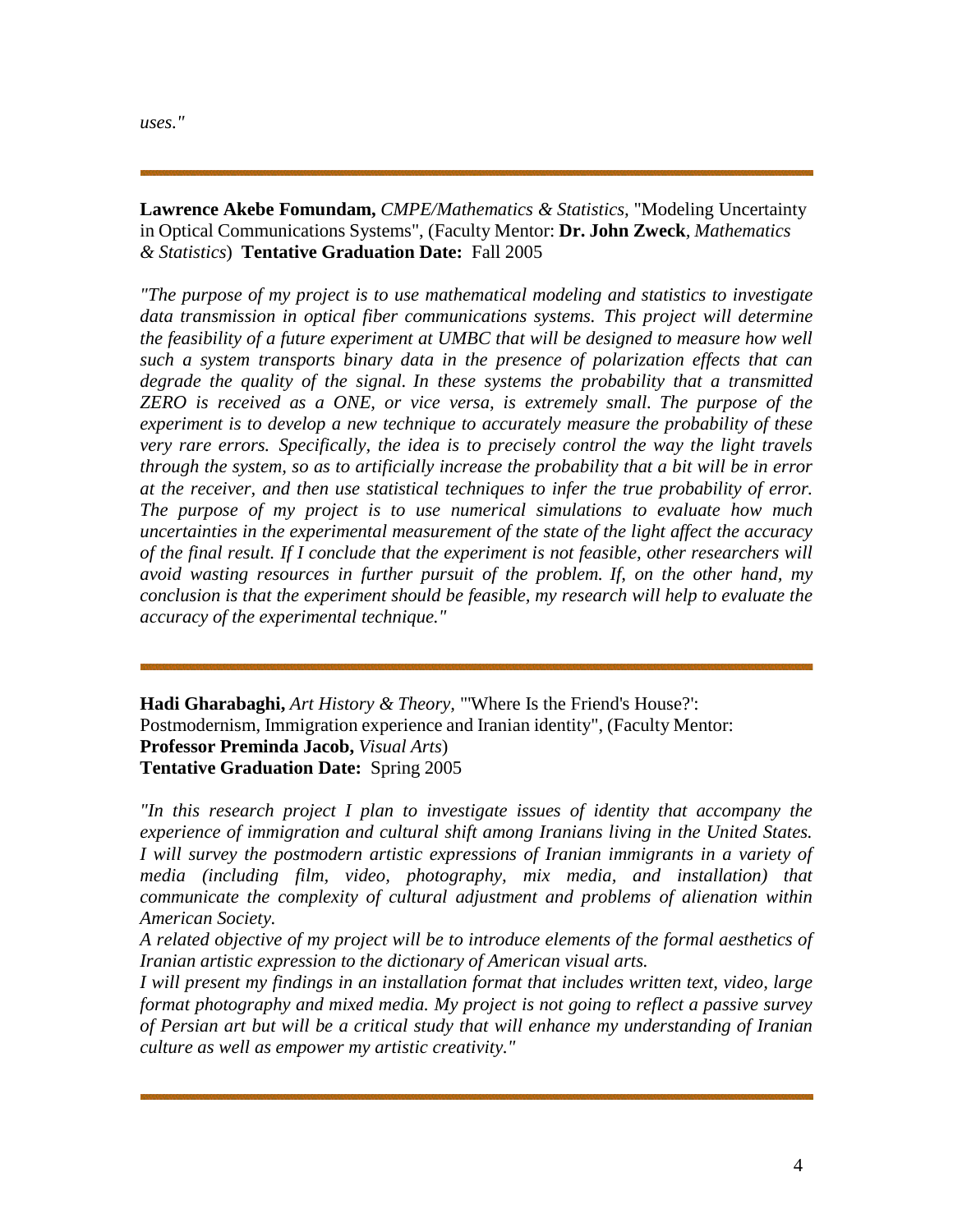**Kenneth Demire Gibbs, Jr.,** *Biochemistry and Molecular Biology,* "Improving Tumor Cell Based Vaccines for Treating Breast Cancer", (Faculty Mentor: **Professor Suzanne Ostrand-Rosenberg,** *Biological Sciences*) **Tentative Graduation Date:** Fall 2005

*"The aim of this work is to determine if Major Histocompatibility Complex (MHC) class II molecules can be better localized lipid rafts, detergent insoluble membrane microdomains, on the cell surface. If so, the work will focus on the effects of this increased localization on vaccine efficacy."*

**Elizabeth M. Humphries,** *Biological Sciences/Chemistry,* "Parental Care in a Mexican bird species, the Altamira Oriole (*Icterus gularis*)", (Faculty Mentor: **Professor Kevin Omland,** *Biological Sciences*) **Tentative Graduation Date:** Fall 2004

*"Sexual dimorphism is a widely-studied topic in evolutionary biology. Dimorphism occurs in species where the male and female have different coloration. An example of this is the Baltimore Oriole* (Icterus galbula) – *the male is black, orange, and white, while the female is mostly brown. The male is considered bright and the female is considered cryptic or dull. In contrast, monomorphism occurs when adults from both sexes have similar appearance. For example, male and female Altamira Orioles* (I. gularis) *are virtually indistinguishable from each other and share the same bright orange and black plumage. It is not known why some organisms are dimorphic and others are monomorphic. In the New World orioles, the species that breed in North America (e.g. the Baltimore Oriole) are generally dimorphic whereas the species that breed in Central or South America are monomorphic (e.g., the Altamira Oriole).*

*Dimorphism is often thought to occur when the two sexes of a species have different roles. For example, the male may be primarily responsible for raising the young. One accepted reason for sexual dimorphism in songbirds is precisely that – the female is cryptic because she has a greater role in parental care than the male. A cryptic bird is harder for a predator to spot and is able to make trips to and from the nest more safely. The oriole genus is ideal for testing the possibility of a link between parental care and plumage coloration. There are 25 recognized species in New World orioles, divided into three major lineages on the basis of their DNA. Two lineages contain monomorphic nonmigratory species along with dimorphic migratory species. We will collect data on parental care in two different species that are closely related on the basis of their DNA but exhibit different plumage coloration. The Baltimore Oriole (a local species) will be compared with the Altamira Oriole, a Mexican species. This comparison will allow us to determine if plumage coloration is really linked with parental care.*

*This summer, I am traveling to Mexico to conduct preliminary observations on parental care in Altamira Orioles. The study will take place at the Los Tuxlas Biological Field station in Veracruz, Mexico. The data collected in Mexico will be compared to data on Baltimore Orioles from both the 2003 and 2004 breeding season. I helped with*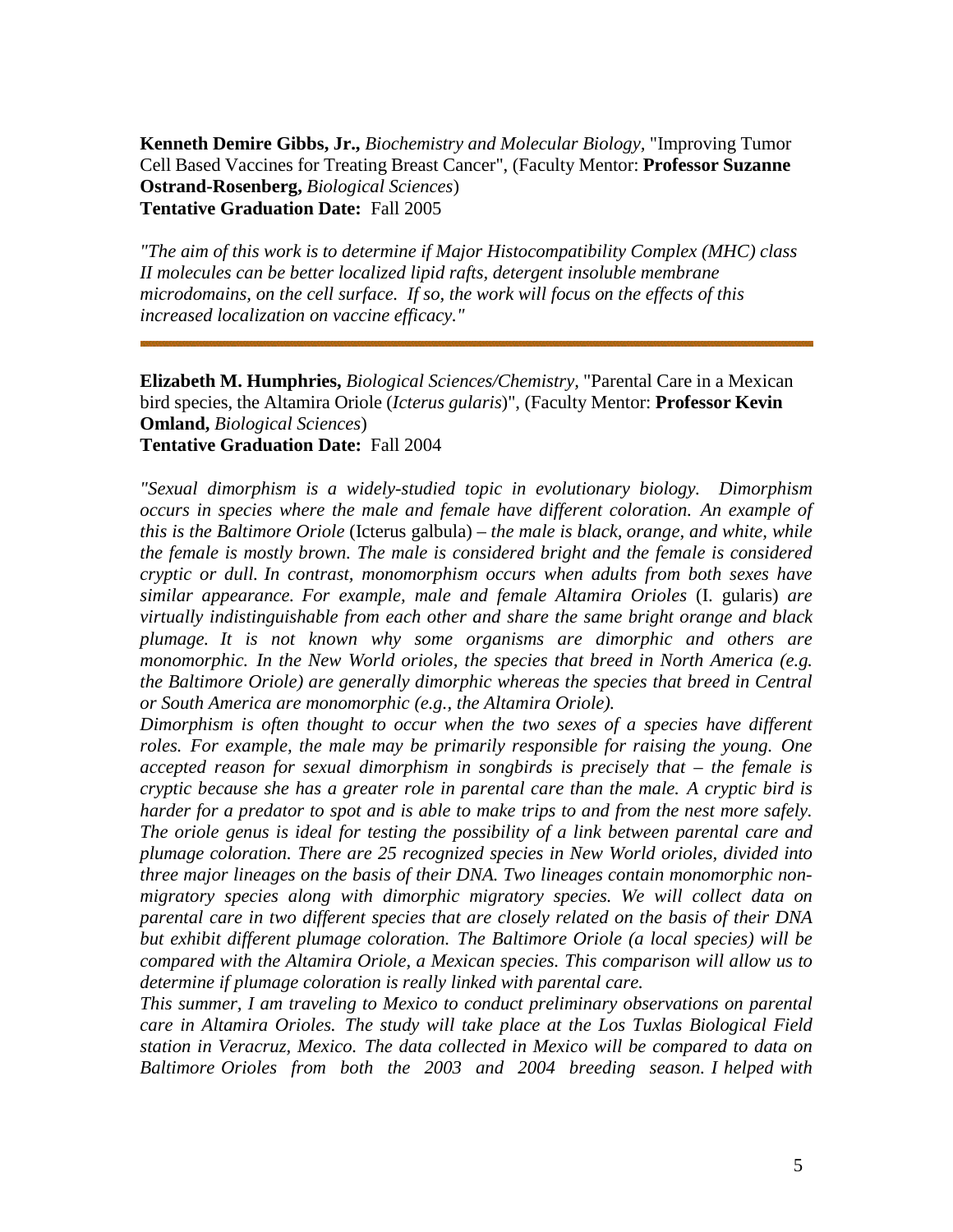*collection of the 2003 Baltimore Oriole data; other members of the Omland lab will collect the 2004 data."*

**Sarah Husain,** *History,* "The American Mosque: A History of the Mosque in the Baltimore-Washington Metropolitan Region", (Faculty Mentor: **Professor John Birkenmeier***, History*) **Tentative Graduation Date:** Spring 2005

*"The purpose of my project is to study and research the history of mosques in the Baltimore-Washington area. The first and main focus will be the actual history: when these mosques were founded, who founded each one, if they were built specifically as a mosque or acquired and converted into a mosque, etc. There will be several smaller aspects that will be included as well – purpose, role in the Muslim community, culture, leadership, and architecture. I intend to compare this new world to the traditional model of the mosque in Cairo, Egypt, focusing mostly in function and role, but also including information about the actual structure and location as well. Because the United States is a much different place from the Islamic societies where most Muslim immigrants hail from, the Muslim community has made adjustments to this important institution in Islam when relocating to the diverse United States; conducting a comparison will help demonstrate what aspects of the mosques are "American" and what aspects are older traditions.*

*Today, very little academic research has been done involving the history of the mosque in the United States. The Council on American-Islamic Relations has conducted a study on North American mosques, researching current ethnicity, programs, participants, and leadership. As far as the field of history, their study is limited to asking you what year the mosques were founded."*

**Jeffrey A. Jordan,** *Visual Arts – Video/Film,* "Short Film in the Genre of Suspense", (Faculty Mentor: **Professor Mark Street,** *Visual Arts*) **Tentative Graduation Date:** Spring 2005

*"[My statement of specific aim(s), purpose, or goal(s) is] to create a successful short film in the suspense genre. The content, form, and execution of this film will be based on research drawn from the filmmakers and the films of the suspense genre, as they exist both in short and feature length. The film's aim will be to tell a compelling story through the successful executions of the conventions of suspense. While I would like to focus on the following story ideas and themes: lone protagonist, crime, the workplace, technology, and unhealthy lifestyles; I would allow room for my research to influence my creative processes, as well as the content I choose for the piece."*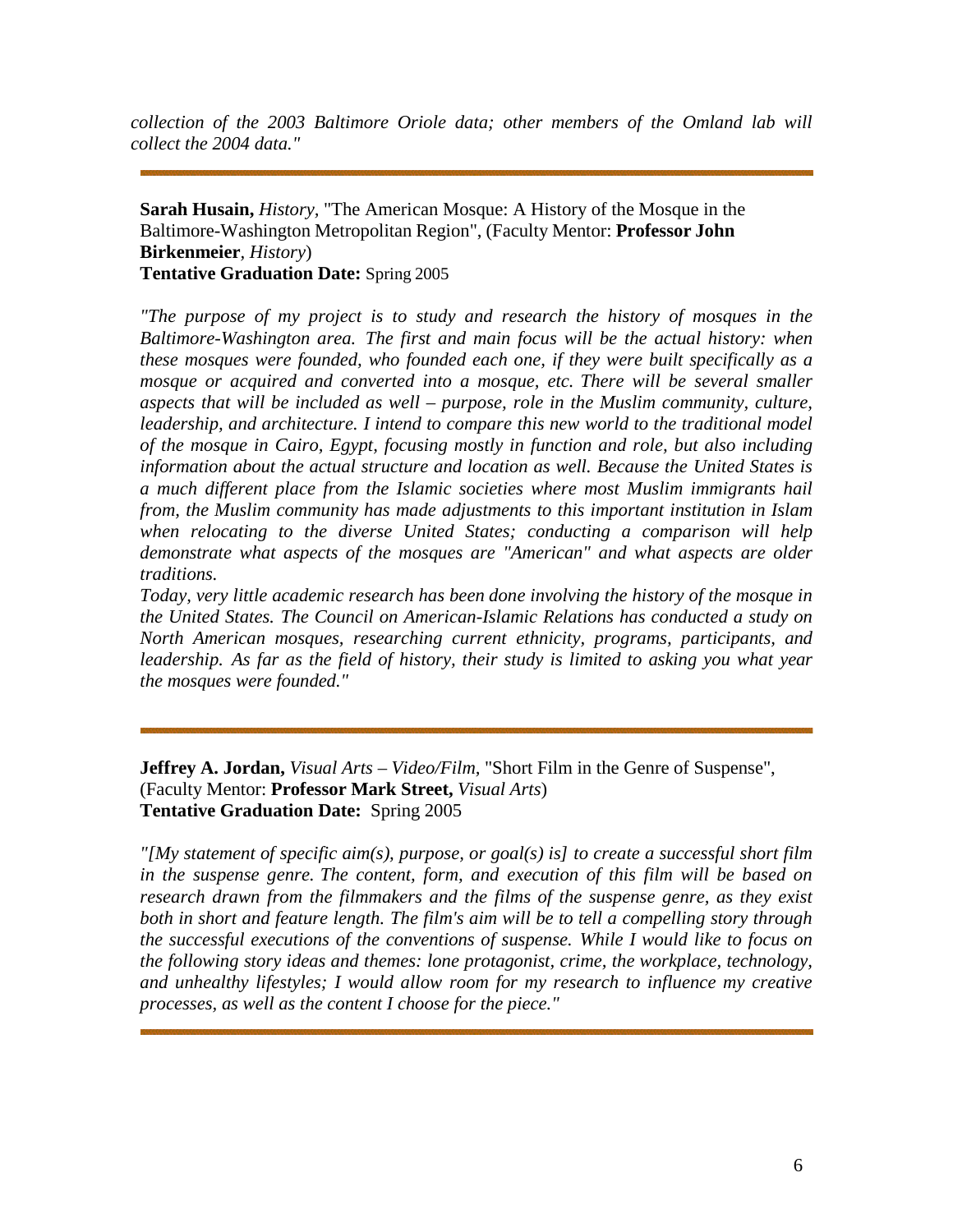## **Isaac A. Kinde,** *Biological Sciences,* "Antiviral Inhibition of the HIV-1 Capsid Protein", (Faculty Mentor: **Professor Michael Summers,** *HHMI and Chemistry & Biochemistry*) **Tentative Graduation Date:** Spring 2005

*"Fellow lab members and I, in Dr. Michael Summers's Laboratory, are embarking on identifying a new class of HIV-1 inhibitors. The target that we are focusing on is the HIV-1 capsid protein (CA). The first step in the formation of a HIV-1 virus is its budding from a host cell's membrane. When it buds, the virus is in its immature form. In this form, the CAs are arranged in a spherical conformation. Subsequent to budding, the encoded viral protease causes the virus to undergo major conformational changes, causing the CAs to arrange into a conical core. Previous mutagenesis studies have shown that his conical core is necessary for viral infectivity. Our hypothesis is that identifying a ligand that binds to immature CA might disrupt proper CA-CA interactions, interfering with the formation of the conical core and thereby reducing viral infectivity. This ligand could then be screened in clinical trials and eventually be placed on the market as a new class of HIV-1 inhibitors."*

**Chad McCormick,** *Biochemistry/Molecular Biology and Philosophy,* "Rapid Identification of HIV Drug-Resistant Strains by Electrospray Ionization Fourier Transform Mass Spectrometry (ESI-FTMS)", (Faculty Mentor: **Professor Daniele Fabris,** *Chemistry & Biochemistry*) **Tentative Graduation Date:** Spring 2005

*"The goal of the project is to develop a novel analytical approach for early detection and screening of the different strains of HIV by electrospray ionization Fourier transform mass spectrometry (ESI-FTMS). Our strategy is based on the hypothesis that ESI-FTMS can unambiguously differentiate very small mass variations in DNA samples larger than 25 kDa, when isotopically labeled dNTPs are incorporated in single stranded PCR products."*

**Tyi McCray,** *Chemistry,* "Investigation of Epoxide Synthesis in Biphasic Reaction Conditions", (Faculty Mentor: **Professor Dale Whalen,** *Chemistry & Biochemistry*) **Tentative Graduation Date:** May 2005

*"The primary goal of this research is to investigate the expoxidation of unsaturated compounds by m-chloroperoxybenzoic acid (m-CPBA) in biphasic methylene chloride (CH2 Cl2 )/water mixtures. These reactions are typically carried our in nonpolar, aprotic solvents such as CH2 Cl2 where the peroxyacid is added to the olefin. In particular we would like to establish the cis to trans ratio of the epoxides formed from a single isomer. We will study the epoxidation of cis stilbene (1) and trans stilbene (2), and determine the ratio of the cis-stilbene oxide (3) and trans-stilbene (4) formed under the biphasic conditions. Epoxidation reactions under monophasic conditions are stereospecific; cisolefins form cis-stilbene under biphasic conditions yield mostly trans epoxides. We would like to understand the mechanism of this significant reaction."*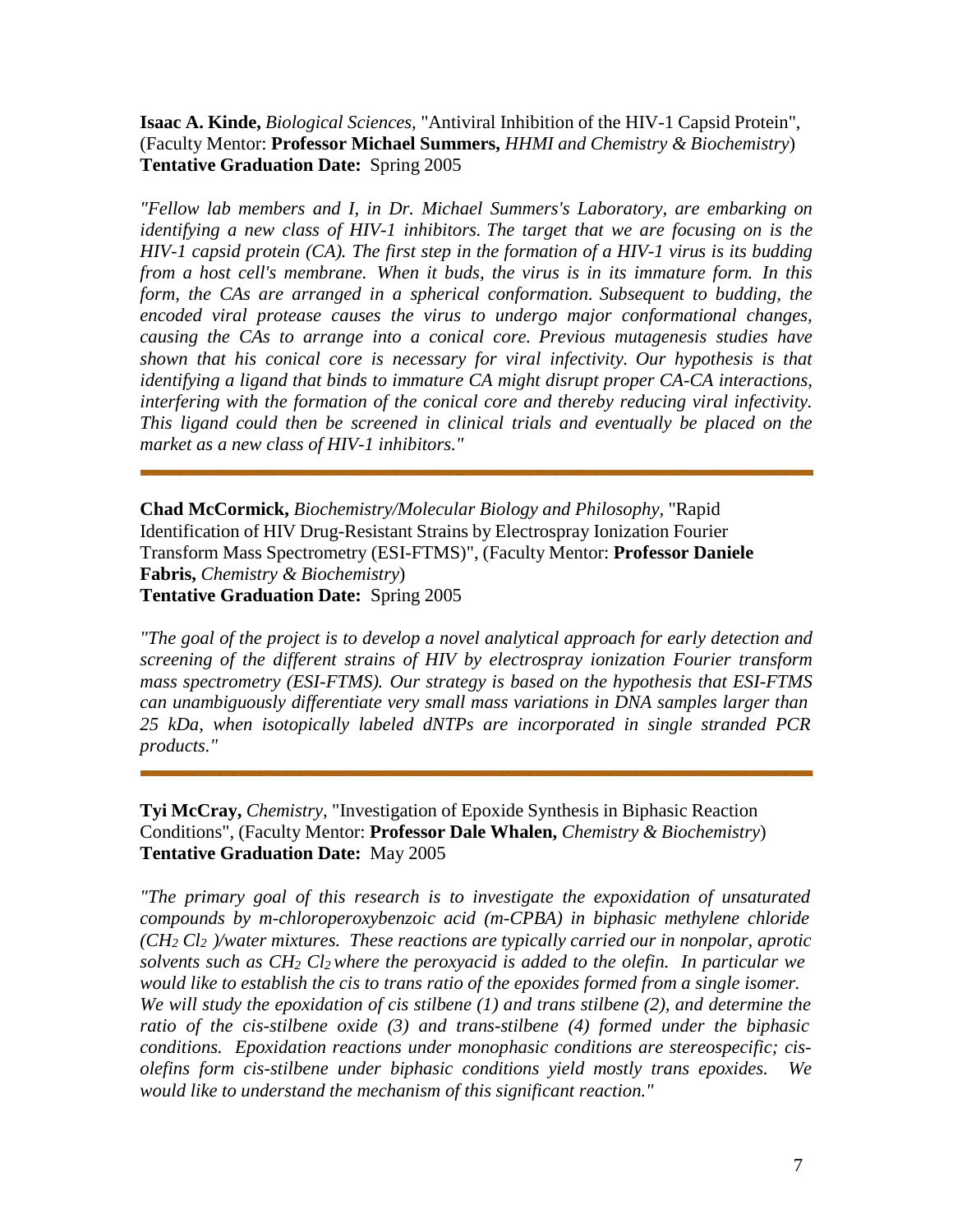**James McIlhargey,** *Physics,* "Maxwell's Equations in a Rotational Inertial Frame and Application to Modern Day Experiments", (Faculty Mentor: **Dr. Mortin H. Rubin***, Physics*)

**Tentative Graduation Date:** Spring 2005

*"The purpose of this research is to develop a working theory of Maxwell's equations for a rotating reference theme. Once a working model has been developed, it will be applied to Dr. Shih's current project, investigating light propagation in a rotating frame, to yield predictions under non-quantum conditions. If time permits, the theory will then be applied to modern experiments to see if the model can help to account for inaccuracies in measurement due to the rotation of the earth, and other such situations."*

**Laura Marshallsay,** *History,* "German Immigration and the Port of Baltimore: 1865- 1914", (Faculty Mentor: **Professor Michelle Scott***, History*) **Tentative Graduation Date:** Spring 2006

*"My goal for this project is to write and publish a journal article about German Immigration through the Port of Baltimore from 1865-1914. I began this project in History 201 as a study of the establishment of the Baltimore Immigration Station. I plan to expand this research to examine the immigrant experience as it relates to Maryland for the Undergraduate Research Award. I will research materials located in the Immigration and Naturalization Service Records held at the National Archives and Records Administration in College Park, and examine records housed at the Ellis Island Museum and Archives in New York. This will include researching the Castle Island immigration station which opened in New York in 1862. Like Baltimore's port, it was a state run facility. Ellis Island opened as a federal immigration station in 1892. Immigrants and their families have also left records of their experiences. I will spend much of this expanded project looking at these records in Maryland and New York."*

**Elina Mavashev,** *Dance/Political Science,* "Bates Dance Festival", (Faculty Mentor: **Professor Doug Hamby,** *Dance*) **Tentative Graduation Date:** Spring 2005

*"I have a dual goal for my research. First, my goal is to improve as a dancer and choreographer by attending the Bates Dance Festival, a three-week professional dance program, taking place in Lewiston, Maine, this summer. Second, in order to apply the information I will gain during this intensive program, I plan to choreograph a dance using UMBC dancers upon my return to UMBC in the fall."*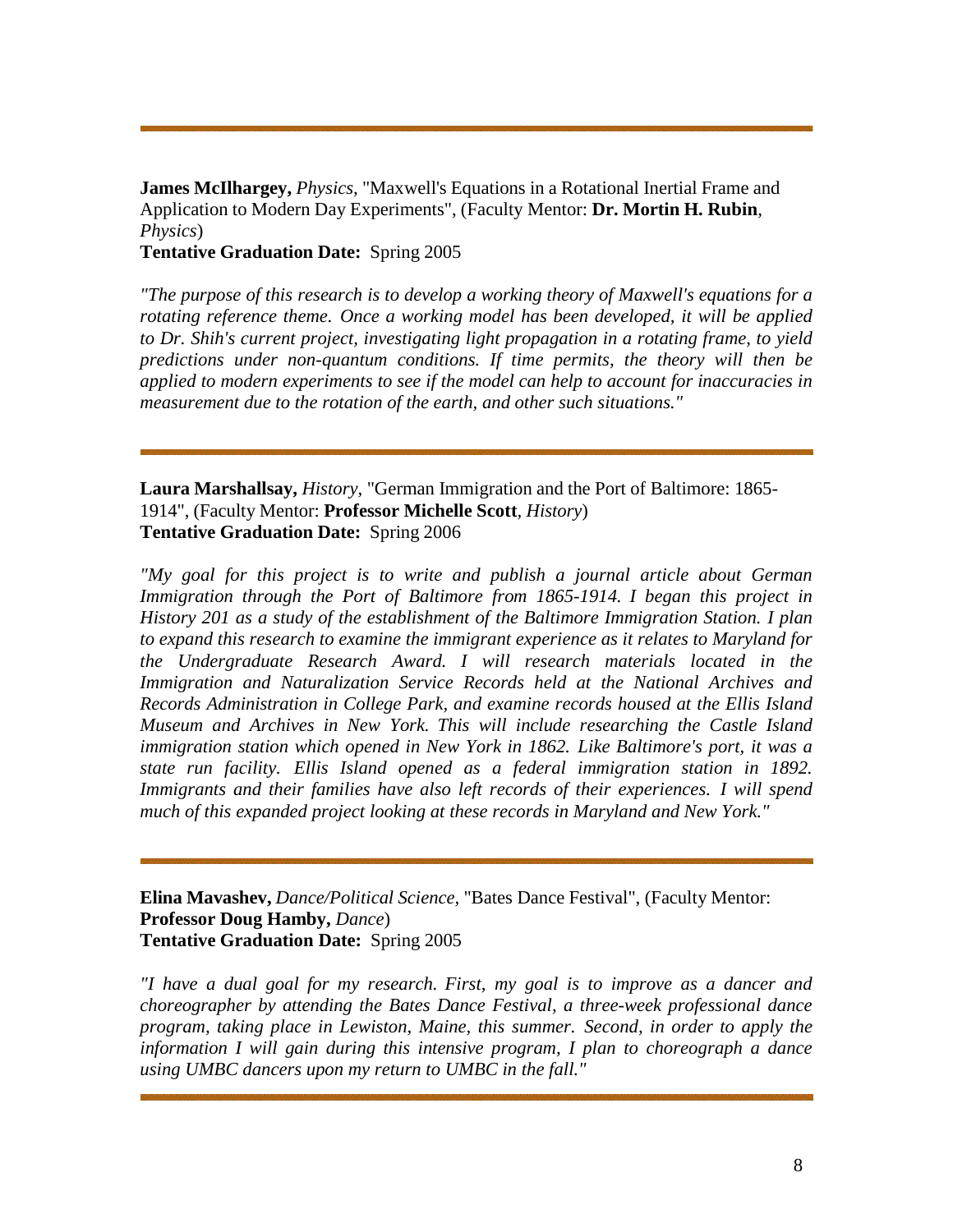**Seth M. Miller,** *Biological Sciences ,* "Stat6-Deficiency Enhances Immunity to Mammary Carcinoma in HER2/Neu Transgenic Mice", (Faculty Mentor: **Professor Suzanne Ostrand-Rosenberg***, Biological Sciences*) **Tentative Graduation Date:** Spring 2005

*"Breast Cancer accounts for greater than 40,000 deaths each year, making it the most common malignancy among women in the United States <sup>1</sup> [.](#page-8-0) This startling number could likely be reduced if the mechanism of breast cancer progression was better understood. While this mechanism cannot be solved by one experiment or project, understanding portions of the entire process will hopefully lead to improved treatment and diagnosis. In this particular study, we are focused on understanding the mechanism by which Signal Transducer and Activator of Transcription 6 (STAT6) inhibits an immune response to spontaneous mammary carcinoma in a transgenic NeuT mouse model."*

**Rachele Sills,** *Music Education,* "Becoming an Inspiring Violinist and Teacher", (Faculty Mentor: **Professor Airi Yoshioka***, Music*) **Tentative Graduation Date:** Spring 2007

*"It is only by introducing the young to great literature, drama and music and to the excitement of great science that we open to them the possibilities that lie within the human spirit – enable them to see visions and dream dreams." - Eric Anderson*

*"This quote is one of the reasons why I want to teach music and better myself as a violinist. I want children to understand that music is a wonderful world to explore and I want to help them to discover that world, but in order to teach music, I must be 'wellversed' in music myself. My goal is to attend either the Encore School for Strings (Cleveland, Ohio), Meadowmount School of Music (upstate New York), or the Aspen Music Festival (in Colorado) in the summer of 2004. Being immersed in music, for the summer, will be a tremendous growth experience for me. I will be able to interact with other people from various regions of the world in my chosen profession, and I will be able to make lifelong connections with them. Furthermore, this trip will also enhance my playing abilities and it will help me in my ultimate goal of being a teacher and a violinist."*

**Ashina Deepika Singh,** *Biochemistry and Molecular Biology,* "Crystal Structure Determination of the Leucine-Rich Region Domain CIITA", (Faculty Mentor: **Dr. Colin Garvie***, Chemistry and Biochemistry*) **Tentative Graduation Date:** Spring 2005

<span id="page-8-0"></span><sup>&</sup>lt;sup>1</sup> Al-Hajj, M., Wicha, M.S., Benito-Hernandez, A., Morrison, S.J. & Clarke, M.F. (2003) Proc. Natl. Acad. Sci. USA 100. 3983-3988.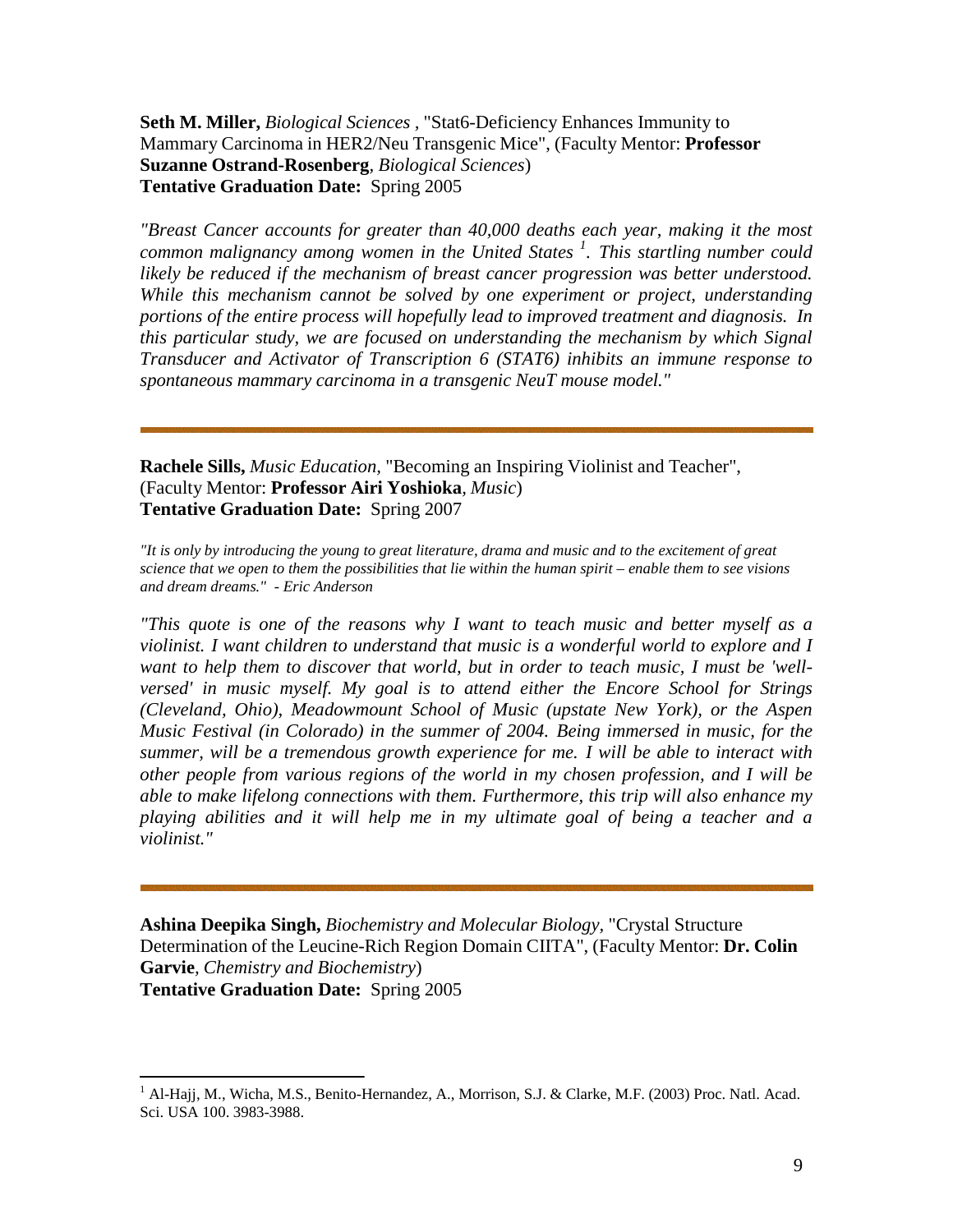*"We aim to determine the three-dimensional structure of domains of CIITA, a class II transactivator protein. CIITA regulates expression of genes that code for essential components of the mammalian immune system. CIITA is comprised of three major domains, a histone acetyltransferase domain, a GTP binding domain, and a leucine-rich region (LRR) domain 2 [.](#page-9-0) I will be using biophysical and X-ray crystallographic techniques to focus on studying the LRR domain. Knowledge of the structure of CIITA will give significant insight into how it functions and interacts with other proteins involved in regulating gene expression. It may also serve as a target for rational drug design in order to develop immunosuppressant drugs."*

**Arthur Soontornsaratool,** *Visual Arts,* "Bigger is Better: A Visual Examination of Male Body Image", (Faculty Mentor: **Professor Calla Thompson,** *Visual Arts*) **Tentative Graduation Date:** Spring 2005

*"For this project I will create a series of ten 30" x 30" photographic images that will examine the awkward relationship that many men have with their own bodes. Specifically, this series of photographs will examine the heightened awareness and sensitivity that many men experience when they confront their own so-called imperfections. These images will also serve as a catalyst for further dialogue about what drives people to view certain portions of their body in such a negative way."*

<span id="page-9-0"></span><sup>2</sup> Linhoff, M., Harton, J., Cressman, D., Martin, B., Ting, J: **Two Distinct Domains within CIITA mediate Self-Association: Involvement of the GTP-Binding and Leucine-Rich Repeat Domains.**  Molecular and Cell Biology 2001, 21:3001-3011.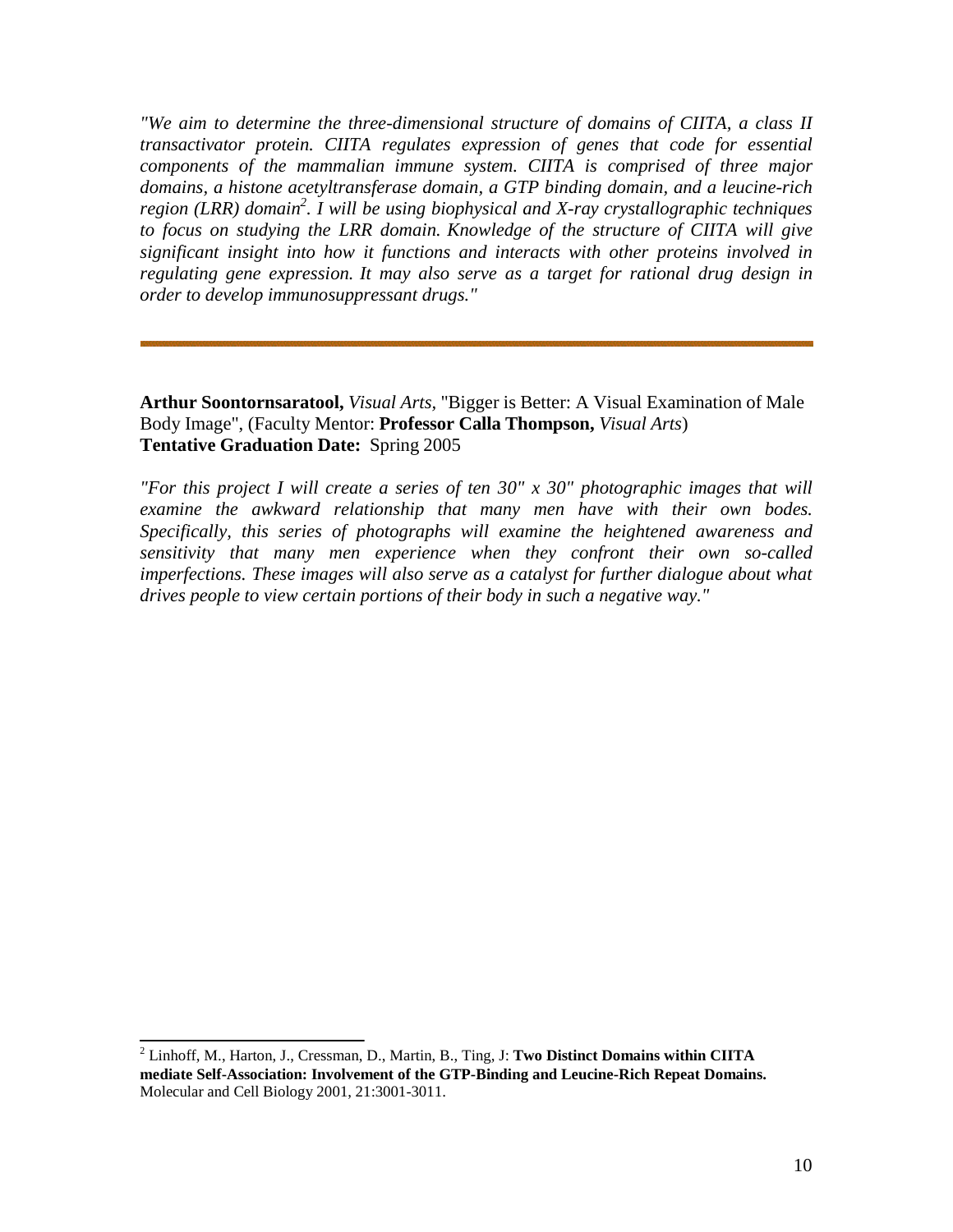**Aaron F. Stucky,** *English/Modern Languages & Linguistics (German),* "From Sage to Mystic", (Faculty Mentor: **Professor Raphael Falco,** *English*) **Tentative Graduation Date:** Spring 2005

*"I intend to study the works of William Butler Yeats and the mystical texts that influenced him in order to examine the profound, though often underestimated, significance mysticism has in his poetry. My work will take the form of a long essay between 35 and 50 pages, which I will submit as my Honors Thesis for the English Honors Program. I have already begun working with my advisor, Professor Raphael Falco, to develop a strong argument and establish a working definition of mysticism. I plan to demonstrate that Yeats' poem "Lapis Lazuli" is his most mystical – and also most revealing – work; as the literary culmination of Yeats's attempt to unite poetry and spirituality, "Lapis Lazuli" articulates an understanding that he did not find in either politics or his flirtation with the occult."*

**Eric Valentine,** *Financial Economics/Mathematics ,* "Models of Stock Price Dynamics and their Effects on Option Prices", (Faculty Mentor: **Professor Muruhan Rathinam***, Mathematics & Statistics*) **Tentative Graduation Date:** Spring 2005

*"I plan to undertake a comparative study of various volatility models for stock price movements. The main focus will be to evaluate the effects of variable volatility on options prices."*

**Stefanie Watson,** *Music (Piano Performance),* "Collaborative Piano within the Context of Instrumental Chamber Music", (Faculty Mentor: **Professor Rachel Franklin,** *Music*) **Tentative Graduation Date:** Spring 2005

*"My main goal in this research is to expand my skills as a musician, specifically as a collaborative pianist. By attending one of three summer chamber music programs (the Colorado College Summer Music Festival, the Summit Music Festival, or the Chautauqua School of Music Piano Program), I would be able to learn more about the process involved in working jointly with other musicians on a piece of chamber music. These programs would permit me to explore chamber ensemble repertoire written for piano and strings, a very important part of the literature with which I have not yet had much opportunity to work but hope to explore."*

**Scott White,** *English,* "Margaret Fuller's Conversation: The Dialogic Nature of Margaret Fuller's Writing", (Faculty Mentor: **Professor Christoph Irmscher,** *English*) **Tentative Graduation Date:** Spring 2005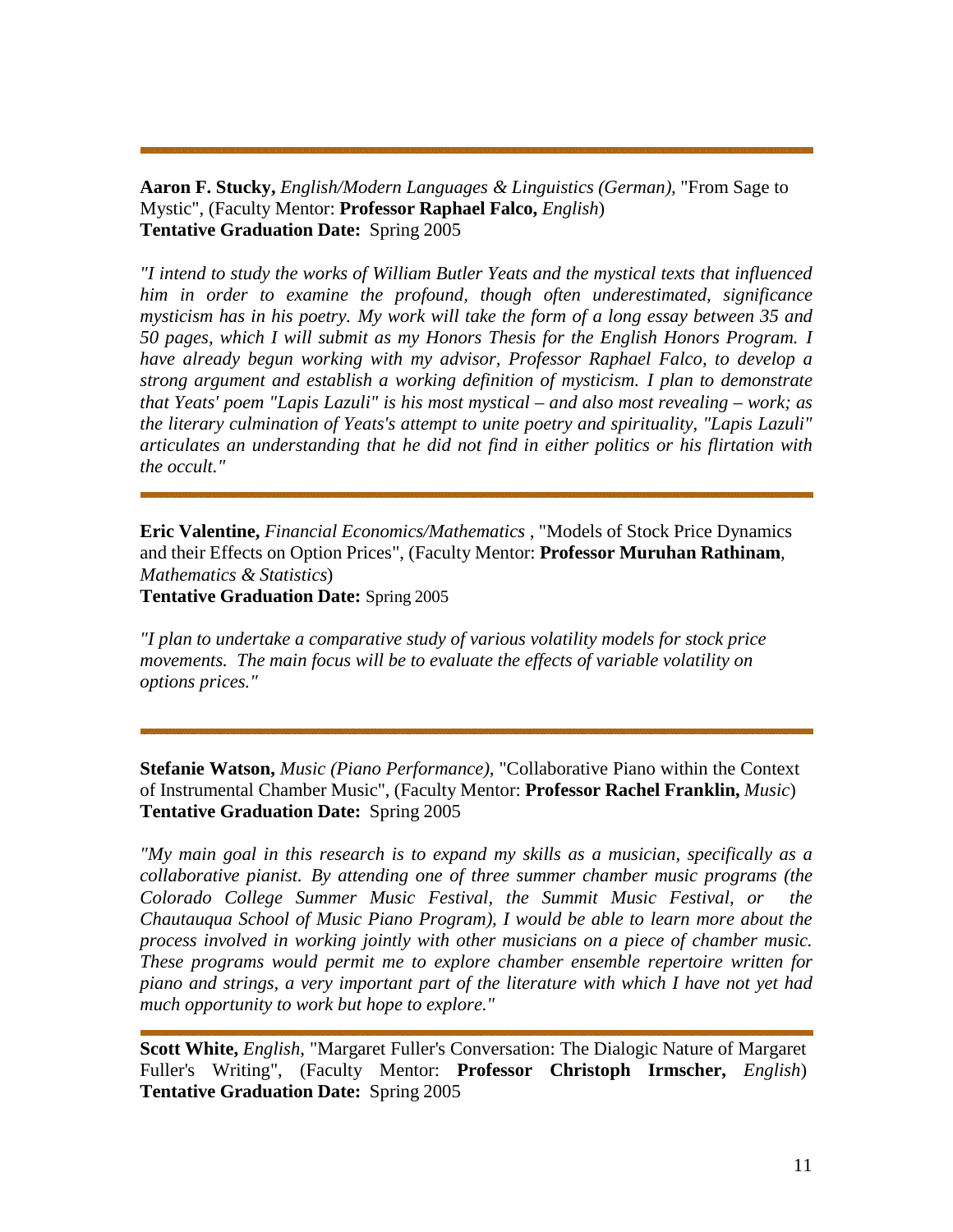*"SARAH MARGARET FULLER, MARCHESA OSSOLI, writer, conversationalist, feminist, and Transcendentalist (1810-1850), was one of the most important American writers of the 19th century. She became America's first female correspondent when she reported to Americans on the Italian revolution of 1948-49. One of the many unique characteristics of Fuller is her writing style, and indeed, she once described the chief task she faced as a writer is a stylistic one: a woman 'of tact and brilliancy' like herself, she felt her voice lost its power when she transferred to paper. 'My voice excites me, my pen never' (journal, 1840). I would argue that Fuller found non-traditional ways of writing down her thoughts which, indeed, approximate the power of her conversation, and I would like to write a long essay (which will double as my senior thesis) analyzing her unique writing style, with special emphasis on how it was influenced by her upbringing and her perception of gender. Particularly, I am interested in how her idealistic view of the world early in her life, and its subsequent breakdown, influenced her style. Relating to this is her love of classic literature, and her inability to fully identify with the traditional roles of either the male or the female sex. Ultimately, I want to show that Margaret Fuller is a modern day Socrates, in her emphasis on conversation and its power, and her twisting of traditional thought in the search for truth."*

**Olusegun Williams,** *Biochemistry ,* "Early fibrilization events of the beta-amyloid (Α β) peptide", (Faculty Mentor: **Professor Veronika Szalai***, Chemistry & Biochemistry*) **Tentative Graduation Date:** Spring 2005

*"The goal of this research is to further elucidate the kinetics and structural characteristics of the initial stages of fibrilization of beta-amyloid proteins."*

**Aye T. Win,** *Biochemistry and Molecular Biology,* "Kinetic Studies on Conformational Change of Gene 32 Protein", (Faculty Mentor: **Dr. Richard L. Karpel***, Chemistry and Biochemistry*)

**Tentative Graduation Date:** Fall 2004

*"[The specific aim(s), purpose, or goal(s) is] to study the kinetics and mechanism of the association of various truncates of Bacteriophage T4 gene 32 protein under different salt concentrations and pHs in order to be able to answer the question of the autoregulation of the protein's various interactions."*

**Thomas Andrew Windsor,** *Interdisciplinary Studies (Neuroscience),* "The Effect of Reward and Motivation on Cognitive Processes, as Modeled by the Paced Auditory Serial Addition Task (PASAT)", (Faculty Mentors: **Dr. Julie Schweitzer***, Department of*